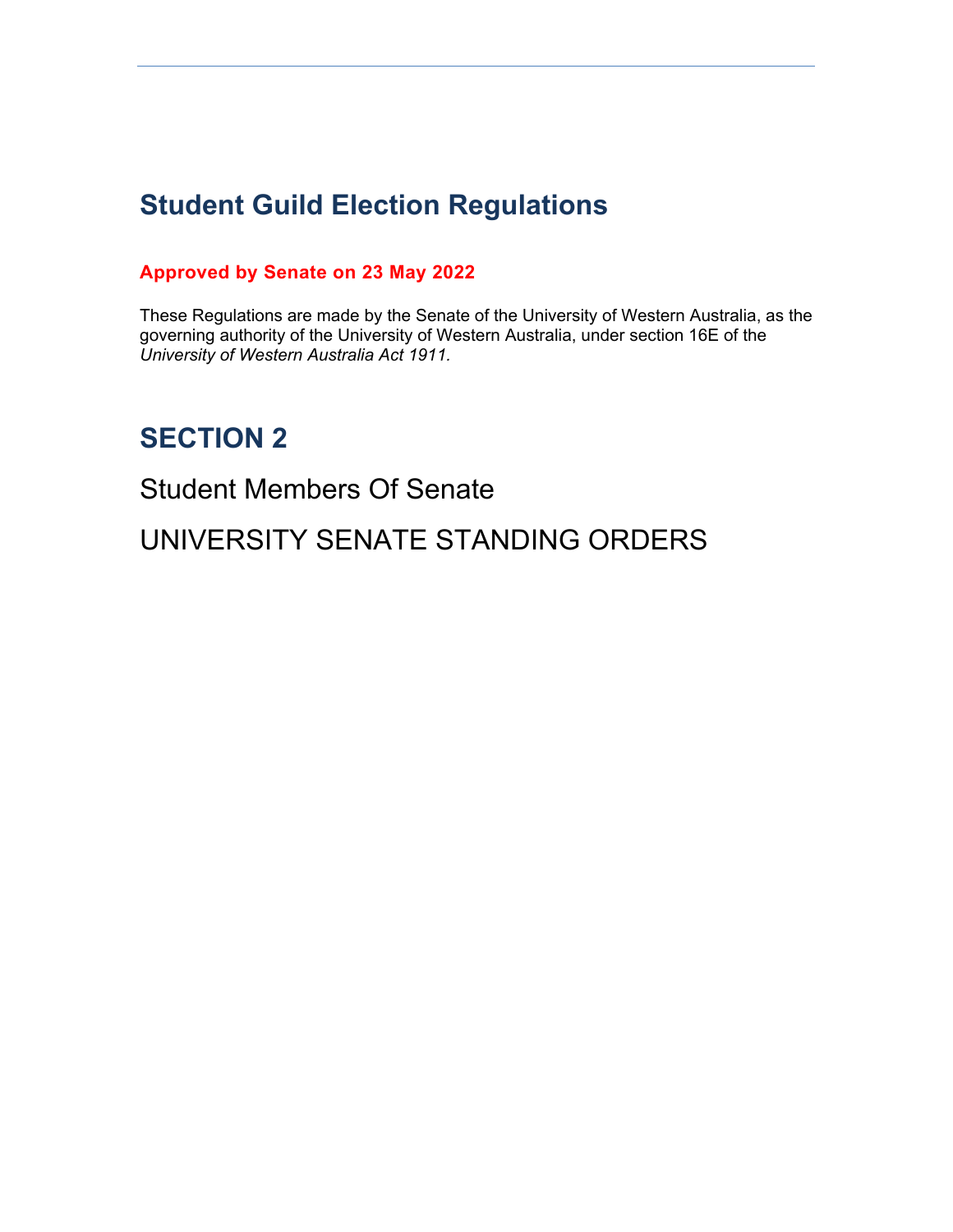#### INDEX - SECTION 2: STUDENT MEMBERS OF SENATE

METHOD OF ELECTION OF MEMBERS OF THE SENATE UNDER SECTION 8(1)(G) OF THE UNIVERSITY ACT APPENDIX

#### **SECTION 2 - UWA STUDENT ANNUAL GENERAL ELECTION FOR STUDENT MEMBERS OF SENATE**

#### UNIVERSITY SENATE STANDING ORDERS

### SECTION 8(1)(G) OF THE UNIVERSITY ACT

*(Extract taken from UWA website http://calendar.publishing.uwa.edu.au/latest/parte/senateordersandelection/senateelect as at 3 August 2011)*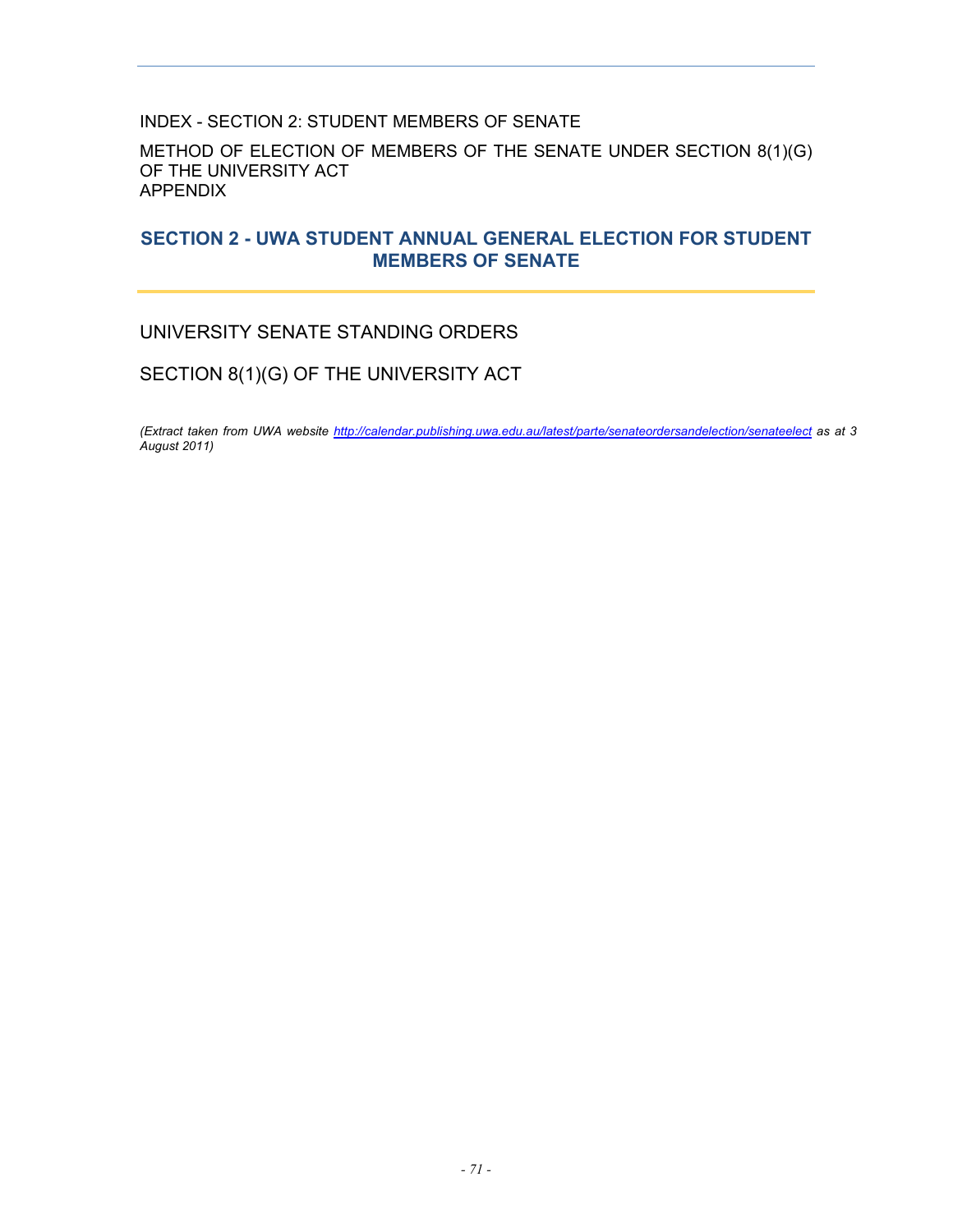#### **METHOD OF ELECTION OF MEMBERS OF THE SENATE UNDER SECTION 8(1)(g) OF THE UNIVERSITY ACT**

- **1.** In these Regulations except where the context otherwise requires, terms which are defined in the Regulations have the meaning given to those terms in the Regulations.
- **2.(1)** The two members of Senate who are elected by and from the Students pursuant to Section 8(1)(g) of the *University of Western Australia Act 1911* are those who are elected in the manner prescribed in the Guild Election Regulations to the offices of —
	- (a) President of the Guild; and
	- (b) President of the Postgraduate Students' Association.
- **2.(2)** The Senate members elected in accordance with subsection (2) holds office for a term of one year, commencing on December 1 of the year of their election.